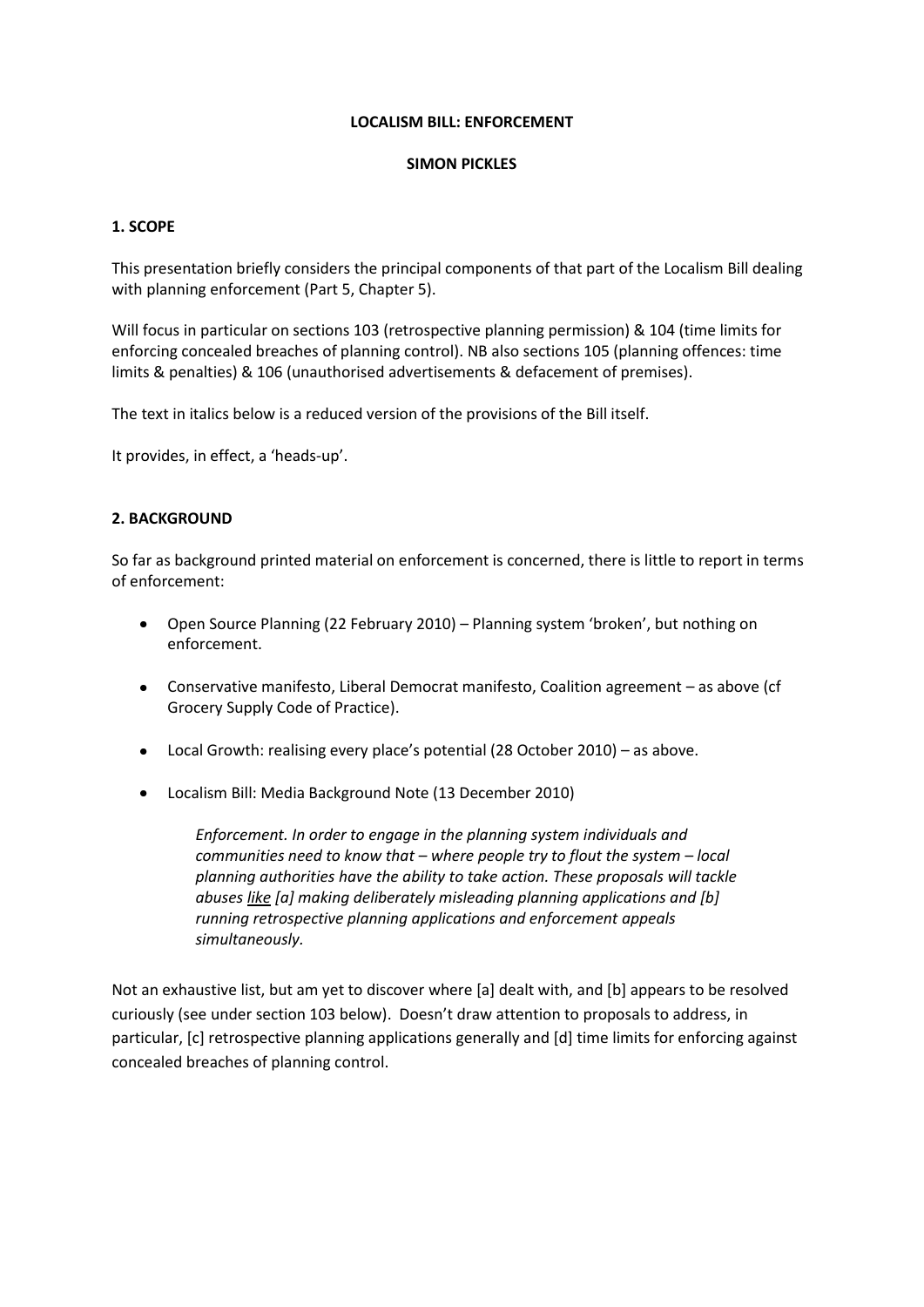## **3. RETROSPECTIVE PLANNING PERMISSION (section 103)**

## **3A. Generally**

*A local planning authority [LPA] in England may decline to determine an application for planning permission [pp] for the development of any land if granting pp would involve granting, whether in relation to the whole or any part of the land to which an enforcement notice [EN] relates, pp in respect of the whole or any part of the matters specified in the EN as constituting a breach of planning control.*

- $\bullet$ The power to decline applies across the board and without time limit, where an enforcement notice is in place (albeit in England only) - though media/political discussion of imposing limits on retrospective planning applications has focussed on gypsies & travellers (*Among proposals believed to be under discussion - and due to be unveiled in the Autumn - EP, the CLG minister, is considering increasing local say in planning decisions as well as halting retrospective planning permission for gypsies and travellers*: BBC News 25 August 2010).
- There is no means of testing a decision to decline on its merits. An application for JR provides a blunt check on the exercise of this power – particularly where there are no statutory criteria for its exercise (though there would no doubt be circular advice). The fact that little use appears to be made of the current powers to decline does not itself justify their extension in circumstances where the potential clearly exists for unfairness.
- There exists, in any case, an alternative course of action: an LPA may refuse pp, and may be awarded costs in the event of a wholly unmeritorious appeal against that refusal. It is not objectionable in principle that a landowner or occupier should seek to test the 'continuing expediency' of an EN on its merits – and it certainly appears that he should be able to do so, subject to the discipline of the costs regime.

### **3B. Running retrospective planning applications and enforcement appeals simultaneously**

*An appeal may not be brought on the ground [that pp should be granted or a condition or limitation be discharged] if (a) the land to which the EN relates is in England, and (b) the EN was issued at a time (i) after the making of a related application for pp, but (ii) before the end of the period [for appeal against deemed refusal] in the case of that application. An application for pp is related to an EN if granting pp would involve granting pp in respect of the matters specified in the EN as constituting a breach of planning control.*

- A curious provision, this (limited to England, again).
- Unclear that any very substantial mischief is being addressed, ie running an enforcement notice appeal and retrospective planning application in parallel. Parallel appeals don't in practice appears to raise any significant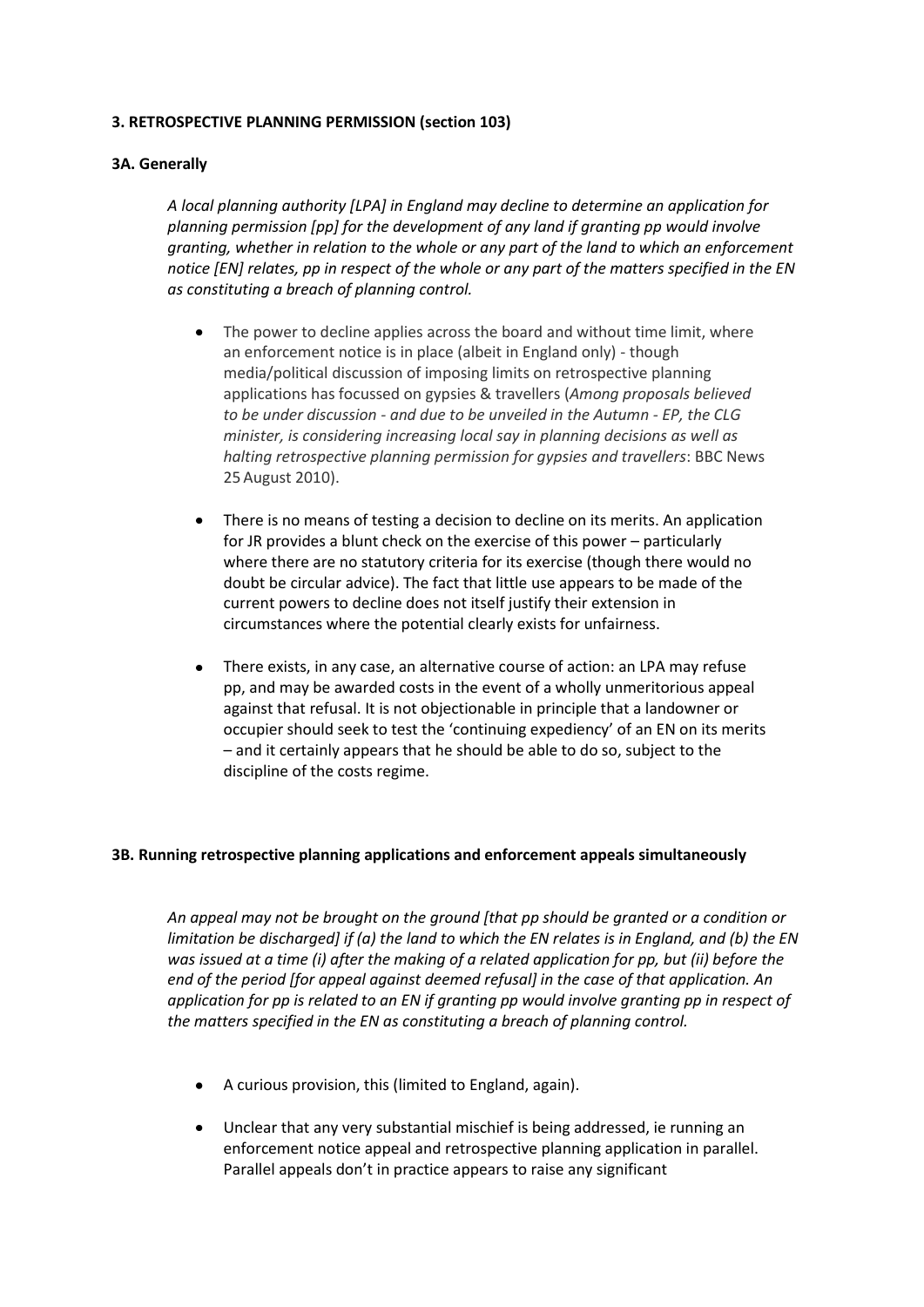administrative issues. And there may be sensible reasons for parallel appeals – the allegation (and therefore deemed planning application) may not be fit for purpose in all respects, or it may simply be sensible to give the Inspector a further choice.

Unclear also why it is the EN, and not the planning, appeal that is stopped in its tracks.

### **4. TIME LIMITS FOR ENFORCING CONCEALED BREACHES OF PLANNING CONTROL (section 104)**

# **4A. General**

Section 104 introduces three new sections into TCPA as follows:

- 171BA Time limits in cases involving concealment
- 171BB Planning enforcement orders: procedure
- 171BC Making a planning enforcement order

Obscure draughtsmanship informs the reader of the outcome of the "new planning enforcement order [PEO]" procedure (the ability to take enforcement action within prescribed time limits) before telling him how a PEO may be applied for and secured, and – fundamentally – in what circumstances he may expect to secure one. This appears to be all the wrong way around.

I have therefore unscrambled the provisions for ease of presentation, though there is a serious and broader point to be made about the complexity of the provisions within this part of the Bill.

### **4B. Applying for a PEO**

*Where it appears to the LPA that there may have been a breach of planning control in respect of any land in England, the authority may apply to a magistrates' court [MC] for a PEO in relation to that apparent breach. An application for a PEO may be made within the 6 months beginning with the date on which evidence of the apparent breach sufficient in the opinion of the LPA to justify the application came to its knowledge. A certificate (a) signed on behalf of the LPA and (b) stating the date on which evidence sufficient in the authority's opinion to justify the application came to its knowledge is conclusive evidence of that fact; and a certificate stating that matter and purporting to be so signed is to be deemed to be so signed unless the contrary is proved.*

- There is no general time limit: a PEO may be applied for at any time following substantial completion of development.
- Availability of power triggered by the appearance that there may have been a breach of planning control.
- Availability limited to 6 months from point in time at which LPA considers it has sufficient information to justify an application.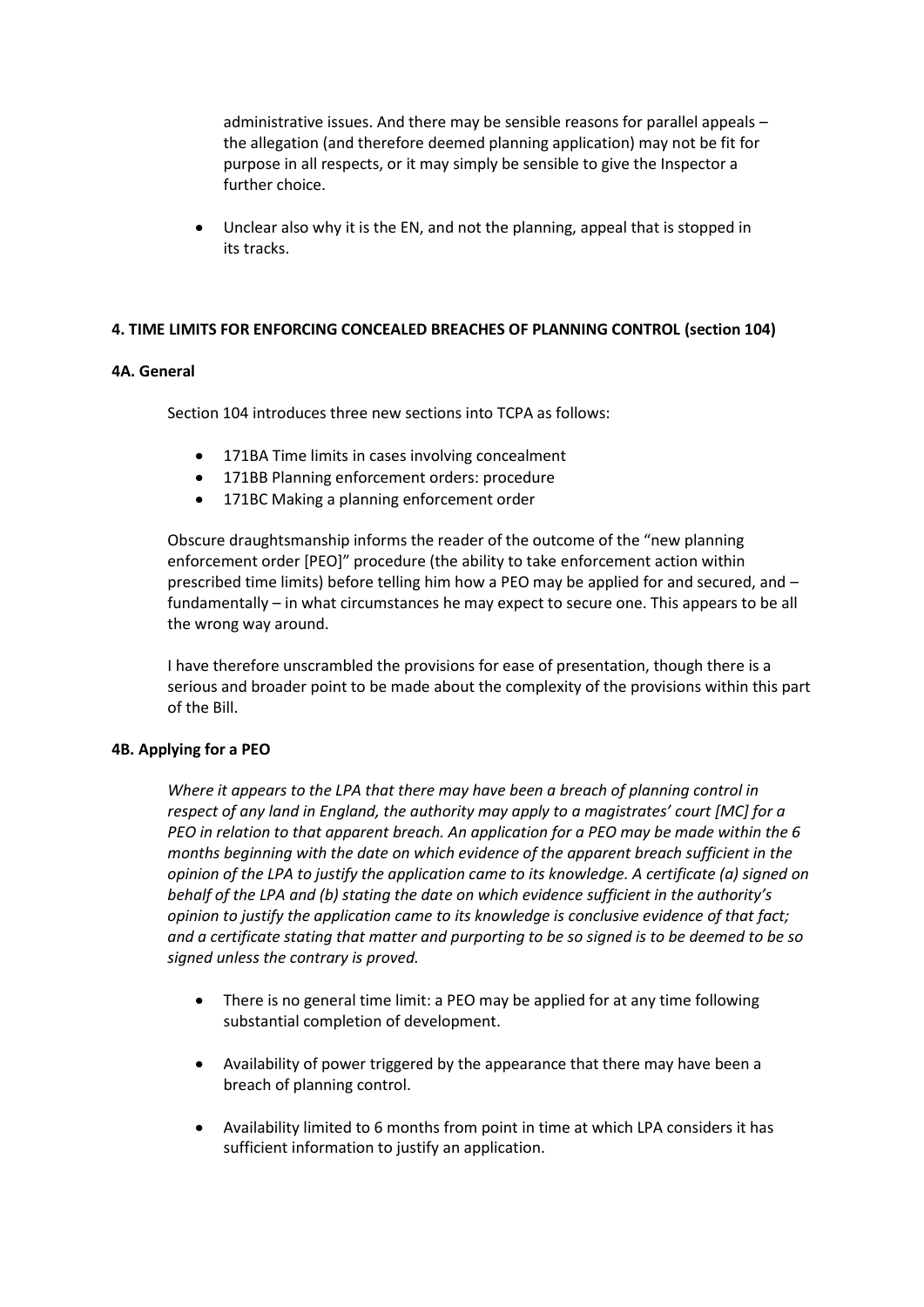The uncertainties recognised to be implicit in this formula (whose knowledge  $\bullet$ matters? what's sufficient and justifies an application?) to be resolved by handy selfcertification.

### **4C. Granting a PEO**

*A MC may make a PEO in relation to an apparent breach of planning control only if: (a) the court is satisfied, on the balance of probabilities, that the actions of a person or persons have resulted in, or contributed to, full or partial concealment of the apparent breach or any of the matters constituting it (a person's actions are to be taken to include representations made by the person and inaction on his part); and (b) the court considers it just to make the order having regard to all the circumstances.*

- PEO may be made where concealment has occurred. No definition within the Bill ('the action of concealing or keeping secret; the action of hiding or concealing anything from view' (Shorter OED)).
- Current formulation leaves many issues unresolved: whether concealment may be innocent or deliberate; whether partial concealment may expose the entirety of a breach to enforcement; and whose concealment matters.
- The remarkable, generalised invocation of justice is an implicit recognition of the potential for injustice arising from these provisions (NB the breach of planning control buried at the end of the garden).

### **4D. Effect of a PEO**

*If a MC makes a PEO in relation to an apparent breach of planning control, the LPA may take* enforcement action in respect of the apparent breach or any of the matters constituting it at *any time in the enforcement year, ie the year that begins at the end of 22 days beginning with the day on which the order is given (subject to an application for statement of case). This (a) applies whether or not the time limits under section 171B have expired and (b) does not prevent the taking of enforcement action after the end of the enforcement year but within those time limits.*

- A PEO makes available any of the enforcement options under TCPA Part VII for a period of one year. Quaere: why a further 12 months provided following the hearing in the MC – but, then again, not 4 or 10 years.
- (a) confirms the absence of a time limit on PEOs, whilst (b) appears to reflect an abundance of caution.

### **4E. PEO procedure**

*Where the LPA apply to a magistrates' court for a PEO in relation to an apparent breach of planning control, the authority must serve a copy of the application on (a) the owner and occupier of the land and (b) on any other person having an interest in the land that is an interest which, in the authority's opinion, would be materially affected by the taking of*